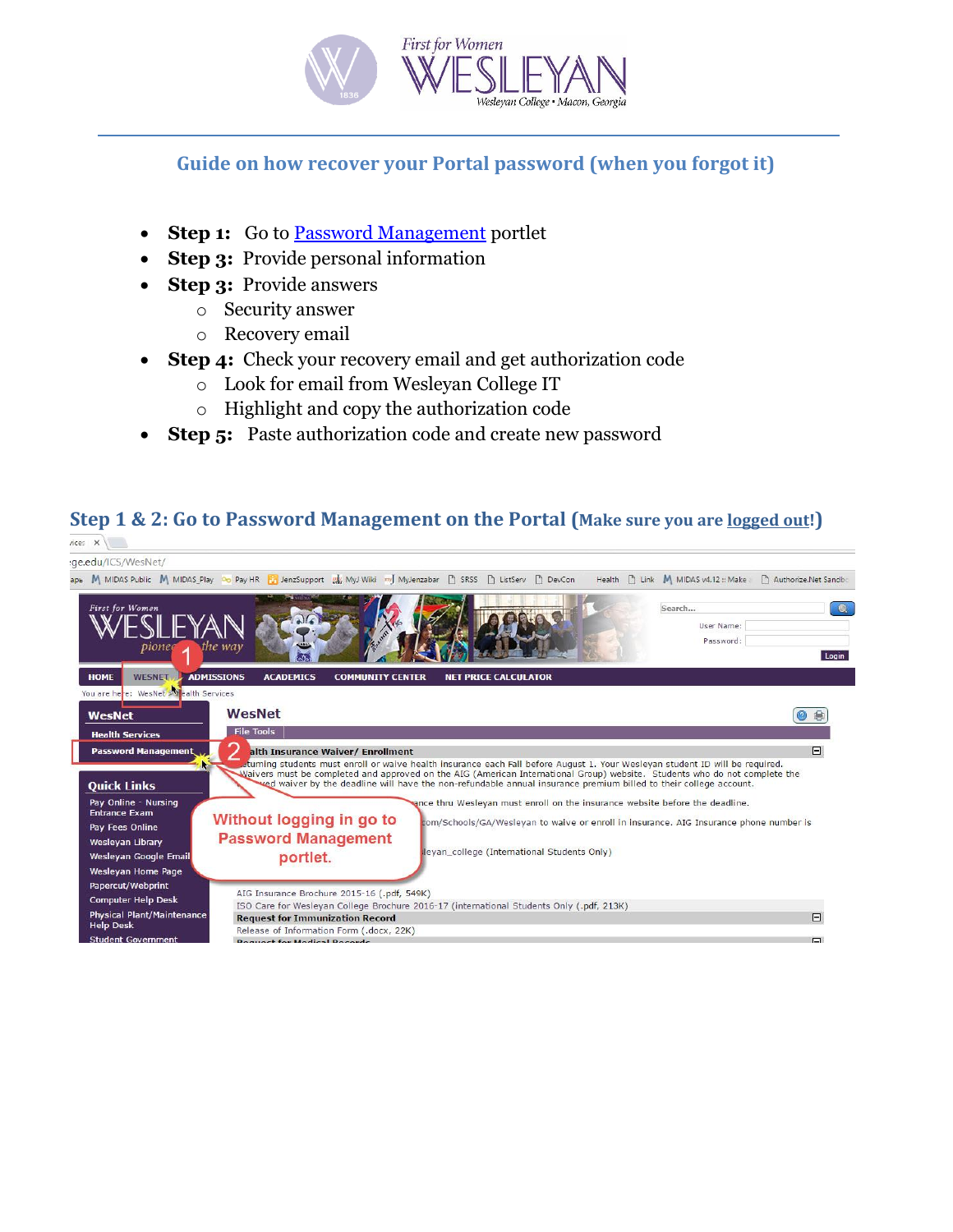# **Step 2: Provide your personal information**

### **Password Management**

| <b>Password Recovery</b>            |                                             |  |
|-------------------------------------|---------------------------------------------|--|
| ID Number OR Last 4 of SSN:<br>9999 | Please provide your personal information so |  |
| <b>User Name:</b><br>testuser       | that we know who you are.<br>2              |  |
| <b>Date of Birth:</b>               |                                             |  |
| 05/05/2005                          | 3                                           |  |
| Submit                              |                                             |  |
| I'm not a robot                     | 4<br>reCAPTCHA<br>Privacy - Tenns           |  |

#### **Step 2: Provide your recovery information**

# **Password Management**



◎ 曲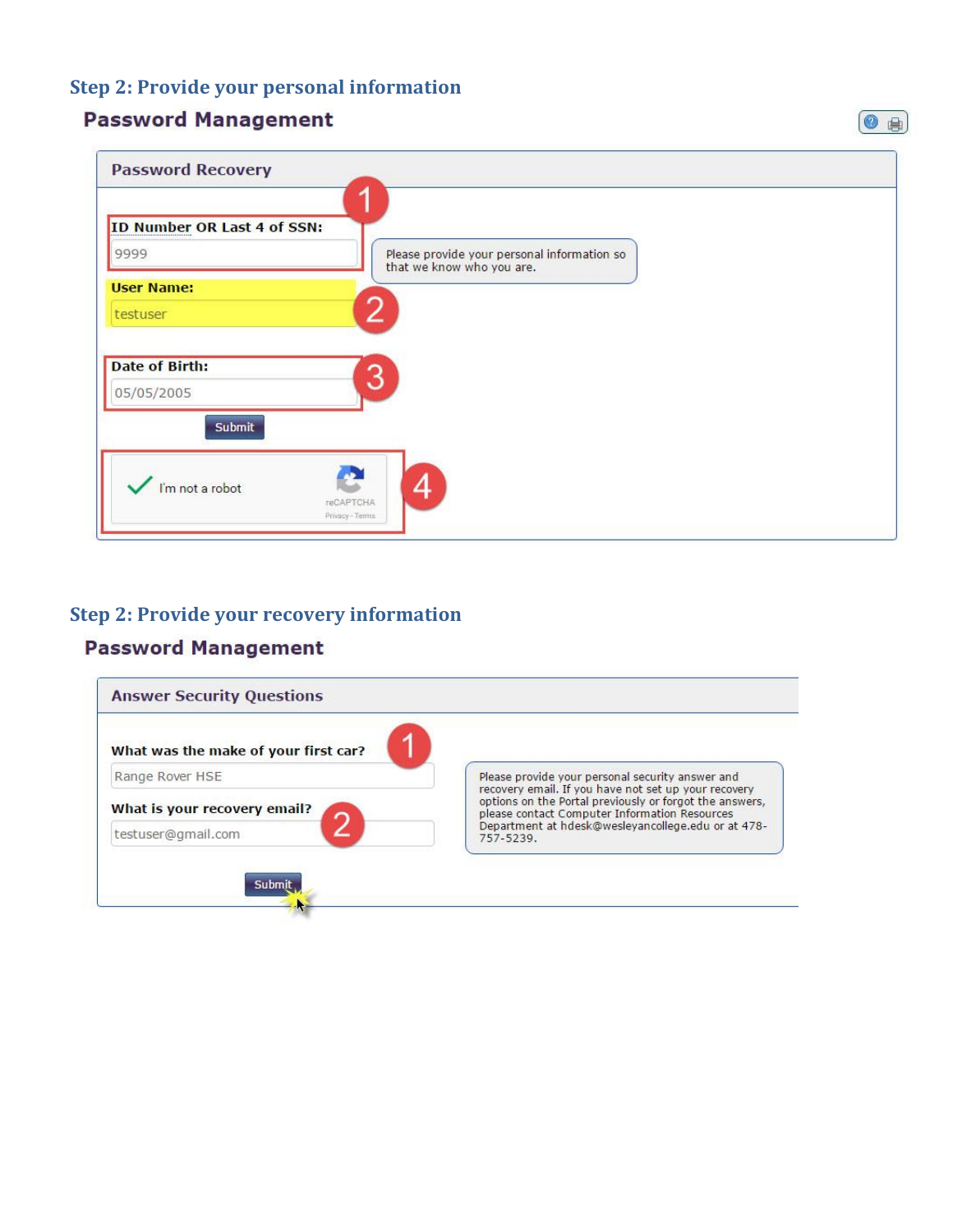#### **Step 4: Check your recovery email and get authorization code**

**Once you provided your recovery options correctly, you will see the screen (below) that requests the authorization code. Check your recovery email and look for the email (second email below) from Wesleyan IT. You will have 10 minutes before the authorization code expires. If it does you will need to request another code by clicking on corresponding button.**

| <b>Password Reset</b>            |                                                                                                                                                                                                                                                                                                      |  |
|----------------------------------|------------------------------------------------------------------------------------------------------------------------------------------------------------------------------------------------------------------------------------------------------------------------------------------------------|--|
|                                  |                                                                                                                                                                                                                                                                                                      |  |
|                                  |                                                                                                                                                                                                                                                                                                      |  |
|                                  | An authorization code was sent to your recovery email address that                                                                                                                                                                                                                                   |  |
| $\hat{1}$                        | you entered on the previous page s********v@y***o.com.                                                                                                                                                                                                                                               |  |
|                                  | Check your email and enter the authorization code. The code will expire                                                                                                                                                                                                                              |  |
| 10 minutes after you request it. |                                                                                                                                                                                                                                                                                                      |  |
|                                  |                                                                                                                                                                                                                                                                                                      |  |
| Request another verfication code |                                                                                                                                                                                                                                                                                                      |  |
| <b>Verification Code:</b>        |                                                                                                                                                                                                                                                                                                      |  |
|                                  | <b>Password guidelines</b>                                                                                                                                                                                                                                                                           |  |
|                                  | • A minimum of 8 characters                                                                                                                                                                                                                                                                          |  |
| <b>Password:</b>                 | • At least 1 lowercase alphabetical character                                                                                                                                                                                                                                                        |  |
|                                  | • At least 1 uppercase alphabetical character                                                                                                                                                                                                                                                        |  |
|                                  | • At least 1 numeric character                                                                                                                                                                                                                                                                       |  |
|                                  | • At least one special character such as $\frac{1}{2}$ $\frac{1}{2}$ $\frac{1}{2}$ $\frac{1}{2}$ $\frac{1}{2}$ $\frac{1}{2}$ $\frac{1}{2}$ $\frac{1}{2}$ $\frac{1}{2}$ $\frac{1}{2}$ $\frac{1}{2}$ $\frac{1}{2}$ $\frac{1}{2}$ $\frac{1}{2}$ $\frac{1}{2}$ $\frac{1}{2}$ $\frac{1}{2}$ $\frac{1}{2}$ |  |
| <b>Confirm New Password:</b>     | Example of strong password: W@llNut9                                                                                                                                                                                                                                                                 |  |
|                                  |                                                                                                                                                                                                                                                                                                      |  |
|                                  |                                                                                                                                                                                                                                                                                                      |  |
|                                  |                                                                                                                                                                                                                                                                                                      |  |

#### **Email from Wesleyan IT with automation code:**